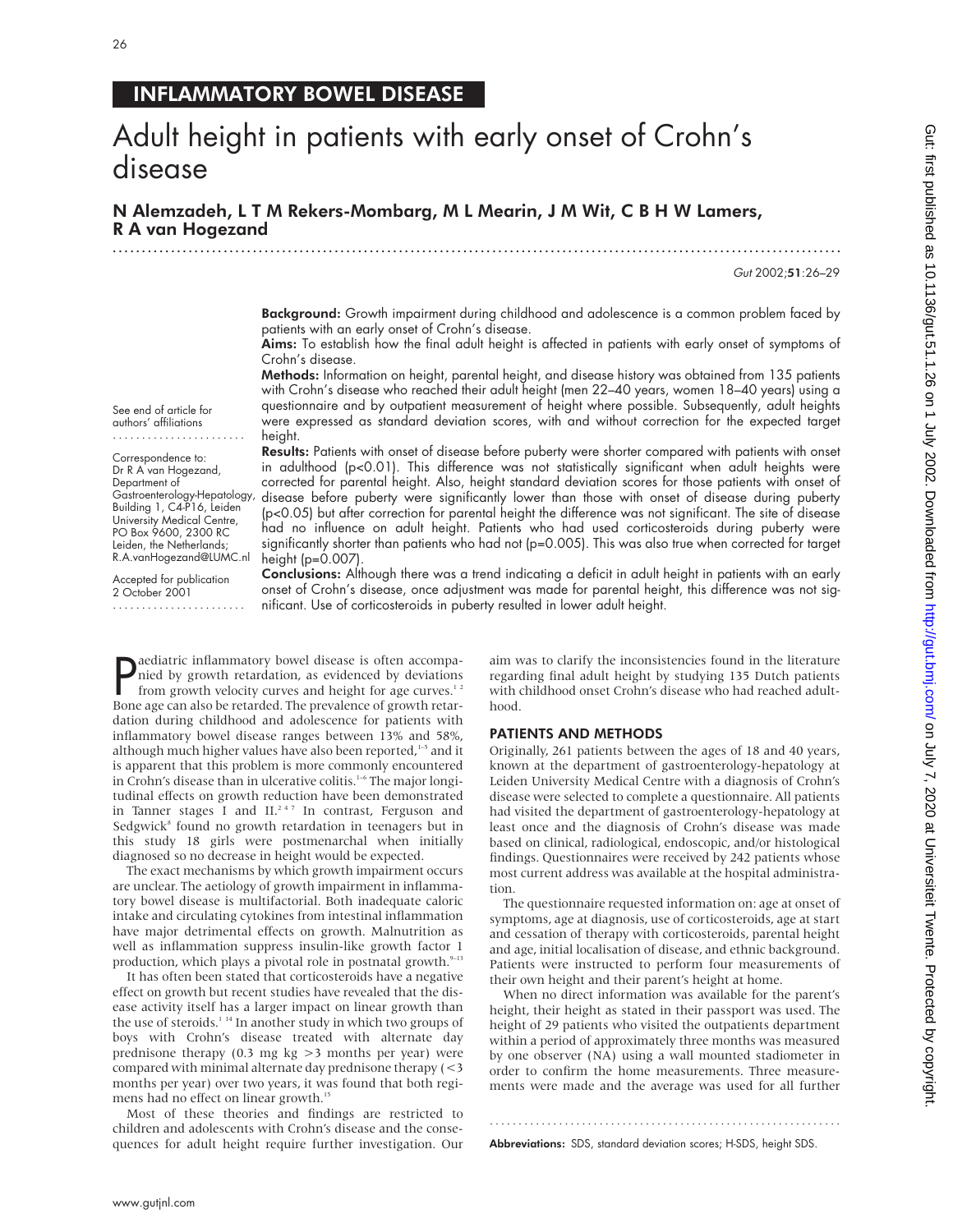|                 | <b>Table 1</b> Number of patients, sex, height-standard |
|-----------------|---------------------------------------------------------|
|                 | deviation scores (SDS), and height minus target height  |
|                 | (Aheight) in each group according to age at onset of    |
| Crohn's disease |                                                         |

| Group       | n         |       | Sex (M:F) Height-SDS | $\Delta$ Height (cm) |
|-------------|-----------|-------|----------------------|----------------------|
| Prepubertal | 15        | 8.7   | $-0.91(1.24)$        | $-2.11(5.68)$        |
| Pubertal    | 49        | 24.25 | $-0.10(1.09)$        | 0.61(5.63)           |
| Adult       | <b>71</b> | 13.58 | 0.07(0.95)           | 0.88(6.01)           |

analyses. Once the questionnaires were received, they were reviewed so as to categorise patients into groups according to age at onset of symptoms and sex. Subsequently the information was checked in the patient files.

Three groups were made:

•Men with onset of symptoms before the age of 13 years and women with onset of symptoms before the age of 11 years were considered to be prepubertal.

•Men with onset of symptoms between the ages of 13 and 22 years and women with onset of symptoms between the ages of 11 and 18 years were considered to be pubertal.

•Men with onset of symptoms after the age of 22 years and women with onset of symptoms after the age of 18 were considered to be adults.

Information on parental height was used to determine the expected target height of the patient based on genetic factors using the following formulae<sup>16</sup>:

For men:

Target height=[(father's height+mother's height+12)/  $2]+3$  (in cm)

For women:

Target height=[(father's height+mother's height−12)/ 2]+3 (in cm)

In order to make a comparison between the patient groups and the general Dutch population, standard deviation scores (SDS) for height were calculated using the following formula<sup>17</sup>:

height SDS (H-SDS)=(observed height−mean height for age and sex of general population)/SD for age and sex of the general population.

Values for mean height and SD of height for the adult Dutch population were as follows:

For men: mean height=182.0 cm, SD=6.7 cm

For women: mean height=168.3 cm,  $SD=6.2$  cm.<sup>17</sup>

Deficits from calculated target height were calculated as follows:

∆Height=observed adult height−target height.

The height measurements at home were compared with those performed at the outpatients clinic by calculating the difference in cm and determining Pearson's correlation coefficient. Differences between groups of measurements were analysed by ANOVA or the Student's *t* test. Stepwise multiple regression analysis was used to find the most important predictor for height SDS and ∆height of the patients. Age at the start of the complaints, sex, site of the disease, and use of corticosteroids before or during puberty were included into the models as predictors.

#### RESULTS

Of the 261 patients approached, 242 had received the questionnaire and 146 of these responded  $(=60\%)$ . After reviewing the



Figure 1 Correlation between home height measurements and clinical height measurements ( $r^2$ =0.994).



Figure 2 Relationship between height standard deviation scores (SDS) and age at onset of symptoms ( $r^2$  =0.0623, p<0.0001).

questionnaires as well as the patients' records, 135 patients were included in the analysis (55.8%). Of the patients not included, one had been treated for accelerated growth during puberty, one was suffering from a serious ankylosing spondylitis (thus preventing accurate height measurements), five patients were of non-Dutch origin, and nine patients had returned incomplete questionnaires. On the other hand, accurate information by telephone or by personal contact was available from five patients who had not replied by returning the questionnaire. Once these patients were categorised into groups, the numbers shown in table 1 were obtained. In order to ensure that the measurements performed at home were accurate, a comparison was made between home measurements as stated on the questionnaires and those performed at the outpatients clinic. Pearson's correlation coefficient was 0.994, with a mean difference of 0.016 cm for the 29 patients (21%) measured both at home and at the outpatients clinic. The mean absolute fault (the difference between home measurements and clinic measurements) was 0.54 cm (minimum 0; maximum 3.5 cm; SD 0.66) (fig 1 ). Therefore, home measurements for height were used for all further analyses.

#### Age at onset and final adult height

The ANOVA test revealed a significant difference ( $p$ <0.005) in H-SDS between the three age groups. The calculated H-SDS for patients with onset of symptoms before the start of puberty was significantly lower than the H-SDS for those with symptoms on reaching adulthood  $(p<0.01)$  and also lower than for their counterparts with start of symptoms during puberty (p<0.05). Adult H-SDS values as a function of onset of symptoms are shown in fig 2 ( $r^2$ =0.0623; p<0.0001). H-SDS for patients with symptoms during puberty was not significantly lower than for patients with onset of symptoms in adulthood. The deviation from the target height (∆height) did not reach statistical significance in the three different age groups (table 1).

#### Disease site and final adult height

Thirty nine patients (29%) had initial disease localisation limited to the colon only. Another 39 (29%) had localisation limited to the ileum only, with the remaining 57 (42%) having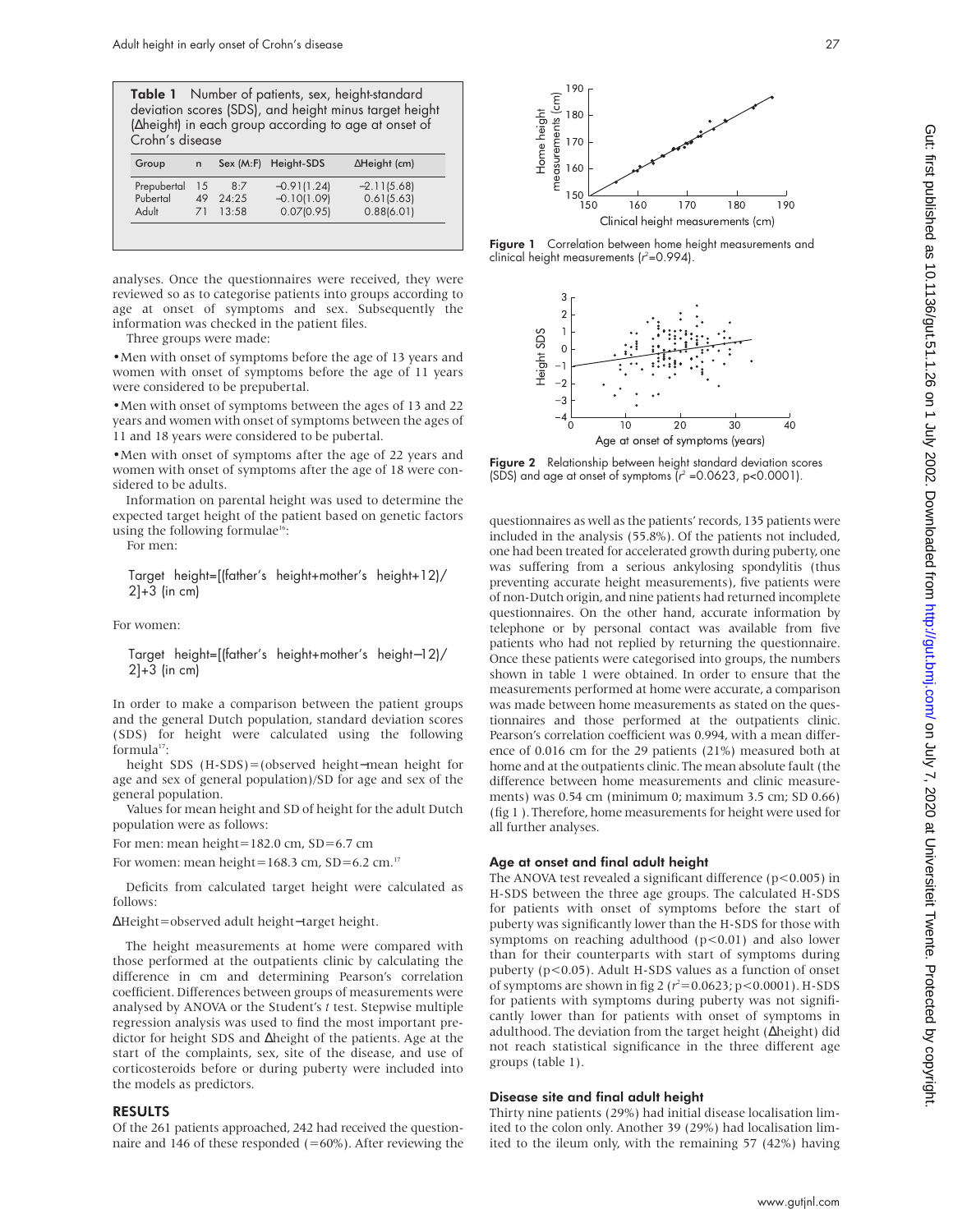lesions spread over the ileum and colon. The disease site had no influence on adult height (ANOVA).

#### Use of corticosteroids and adult height

From the total patient group, 27 patients had received corticosteroid treatment during or before puberty (men below the age of 22 years and women below the age of 18 years). Eight patients had used corticosteroids before puberty while 19 had used them during puberty. The use of corticosteroids during or before puberty seems to be of crucial importance for adult height. Patients with disease onset during puberty with concomitant use of corticosteroids were significantly shorter than patients with onset of symptoms in the same group who did not use corticosteroids (p=0.03).

Finally, multiple regression analysis was performed on the data, implicating corticosteroid use as the only factor to have a negative influence on both H-SDS and deviations from target height ( $\Delta$ height) (p=0.005 and p=0.007, respectively).

#### Extra feeding and surgery

The influence of tube feeding and/or total parenteral nutrition in our patients could not be estimated because the period in which patients in the prepubertal group had their first complaints was too long ago. For most patients no such therapy was available at that time. For men it was between 10.8 and 28.1 years previously (in seven more than 15 years); for women it was between 13.5 and 29.7 years previously (in five more than 15 years).

Only three male patients had a bowel resection between the ages of 13 and 15 years. All women had a bowel resection but only two had surgery, at ages 14 and 16 years, respectively. All other operations were performed after the age of 18 years and hence the numbers were too small for analysis.

#### **DISCUSSION**

Relatively few studies have been published on final adult height of patients with Crohn's disease and conflicting results have been presented. Hildebrand and colleagues<sup>18</sup> stated that 29% of patients with Crohn's disease reached a final adult height  $<$  1.0 SDS whereas Ferguson and Sedgwick<sup>8</sup> found that 67 of 70 patients with inflammatory bowel disease (of which 50 had Crohn's disease) achieved a normal adult height. Markowitz and colleagues<sup>2</sup> found an overall deficit in adult height of 37% (14 of 38 patients) in patients with Crohn's disease, measured by two or more different methods. Prospective studies among particular groups of children or adolescents with either Crohn's disease or ulcerative colitis demonstrated that the prevalence of growth retardation falls as patients approach adulthood, implying that there is evidence of a "catch up" growth to some extent.<sup>2 18</sup> This concept can in part be explained by the effects of different forms of therapy as it has been demonstrated that there is an increase in growth velocity during periods of remission, as induced by an elemental diet, parenteral nutrition, or intestinal resection.14 19–21 Because in the present study the pubertal stage was based solely on patient age and not on Tanner stage, a difference between the "prepubertal" and "pubertal" effect on growth cannot be stated with accuracy. However, the fact that puberty is often delayed in inflammatory bowel disease could only indicate that some prepubertal patients would have been falsely included in the "pubertal" group. If prepubertal status is a negative predictor for final height, this would then lead to a lowering of final height in the "pubertal" group.

In this study we have demonstrated that there is a trend indicating the presence of lower values for adult height in patients with a relatively early onset of disease. However, these patients did not show a significant deviation from their target height (mid parental height corrected for sex and secular trend). This could imply that there is a familial basis for the observed short stature not related to Crohn's disease, a factor

which is often overlooked in other studies. As patients and parents measured their own height, some errors in height are possible. To determine if their self measured length was correct, height was also measured at the outpatients clinic in a small group of patients. "Home measured height" and "outpatient clinic height" measured by one person correlated well.

In our study localisation of disease did not seem to influence adult height although in a recent study McCartney *et al* contradicted these findings claiming that linear growth was related to the site of disease.<sup>22</sup> In their study they noticed that the largest difference between observed height and mid parental height was in the group of patients with disease limited to the small bowel.

Corticosteroid use during puberty seems to influence adult height in a negative manner. When data were analysed in a multiple regression model, use of corticosteroids in puberty was the only factor influencing adult height in these patients. Because this was a retrospective study, some errors may have been made in the exact year of corticosteroid use. A lower adult height could also be caused by a more serious disease in which steroids were needed. Because no information on disease activity was available, the relation with adult height could not be made. However, in most cases the time period of corticosteroid use was confirmed in the patient files. Griffiths and colleagues<sup>6</sup> demonstrated that use of prednisolone was not a significant predictor of height velocity and that the major influencing factor was the severity of gastrointestinal symptoms. Height velocity decreased with increasing gastrointestinal symptoms during the first two years after diagnosis.

The effects of chronic use of corticosteroids has been described in more detail in young patients with asthma. Silverstein *et al* found no significant difference between adult height in patients with glucocorticoid treatment and adult height of those who had not received glucocorticoids during childhood.23 A possible explanation is that children with asthma generally use lower doses of steroids than children with active Crohn's disease. Moreover, asthmatic children predominantly use inhalers, with steroid administration by inhalation.

Regarding adult height, the results of this study portray a trend indicating a disadvantage of patients with an early onset of Crohn's disease compared with patients with a late onset of disease. Moreover, use of corticosteroids in puberty has a significant negative effect on adult height. It is conceivable that the results of this study have implications for the treatment of patients with Crohn's disease in puberty. Prescription of steroids in puberty should be avoided as much as possible and alternative therapies should be considered.

A larger patient population combined with adequate data on parental height and precise data on corticosteroid regimens would further clarify the findings of a relatively decreased adult height. Additionally, more prospective studies are necessary and must be undertaken in national or international studies.

## .....................

Authors' affiliations

N Alemzadeh, C B H W Lamers, R A van Hogezand, Department of Gastroenterology-Hepatology, Leiden University Medical Centre, Leiden, the Netherlands

**L T M Rekers-Mombarg,** Department of Educational Administration and<br>Management, Faculty of Educational Science and Technology, University of Twente, Enschede, the Netherlands

M L Mearin, J M Wit, Department of Paediatrics, Leiden University Medical Centre, Leiden, the Netherlands

#### REFERENCES

1 Motil KJ, Grand RJ, Davis-Kraft L, et al. Growth failure in children with inflammatory bowel disease: a prospective study. Gastroenterology 1993;105:681–91.